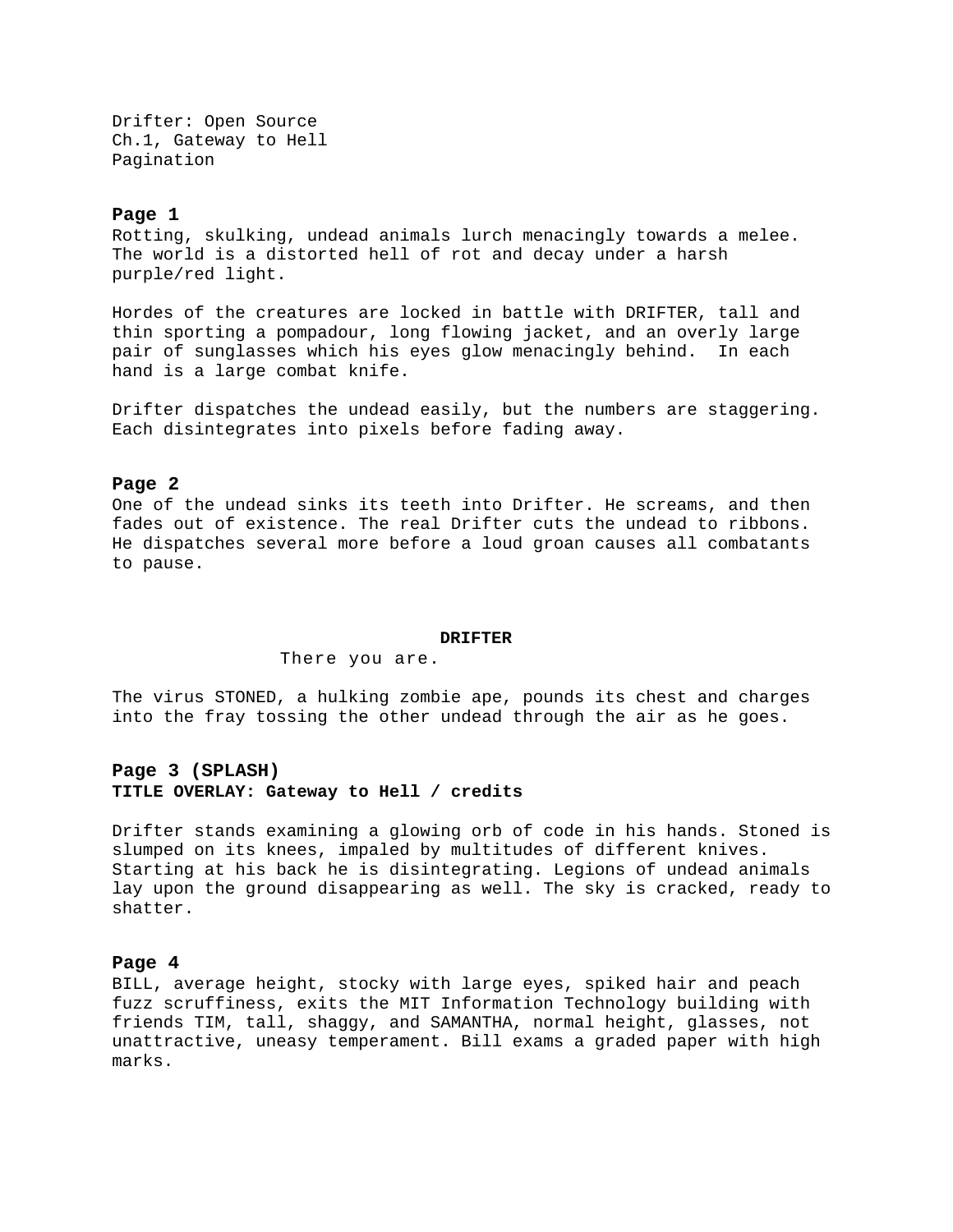You going to meet us at John's?

## **BILL**

(without looking up) Probably not. You guys have fun though.

Tim rolls his eyes and leaves, tugging on Samantha's sleeve cueing her to follow. Bill looks up from his paper. Bill sees the normal campus life in front of him, but, almost as an overlay, he sees a large number of strange creatures and anomalies. Bill sighs.

# **Page 5**

Bill looks around campus, looking more closely at the strange events going on.

## **BILL**

(thinking) Ug. Why am I seeing these things?

Flash back to one of Bill's classes. A cheerful, good looking boy sits next to Bill. A week later and he's been gone the entire time and no one else notices. They don't even acknowledge the empty chair.

# **BILL**

(thinking) It started with Allen's disappearance. Didn't really pay attention until he'd been gone for more than a week. When I asked, no one even knew who I was talking about.

## **Page 6**

Back in the present. Bill watches a serpent like being force its way through one of the students. He shudders.

## **BILL**

(thinking) The students don't see them, but I know they can see us.

A spectral being notices Bill. It comes mere inches from Bill, who tries his best to ignore it. After a while it leaves.

### **TIM**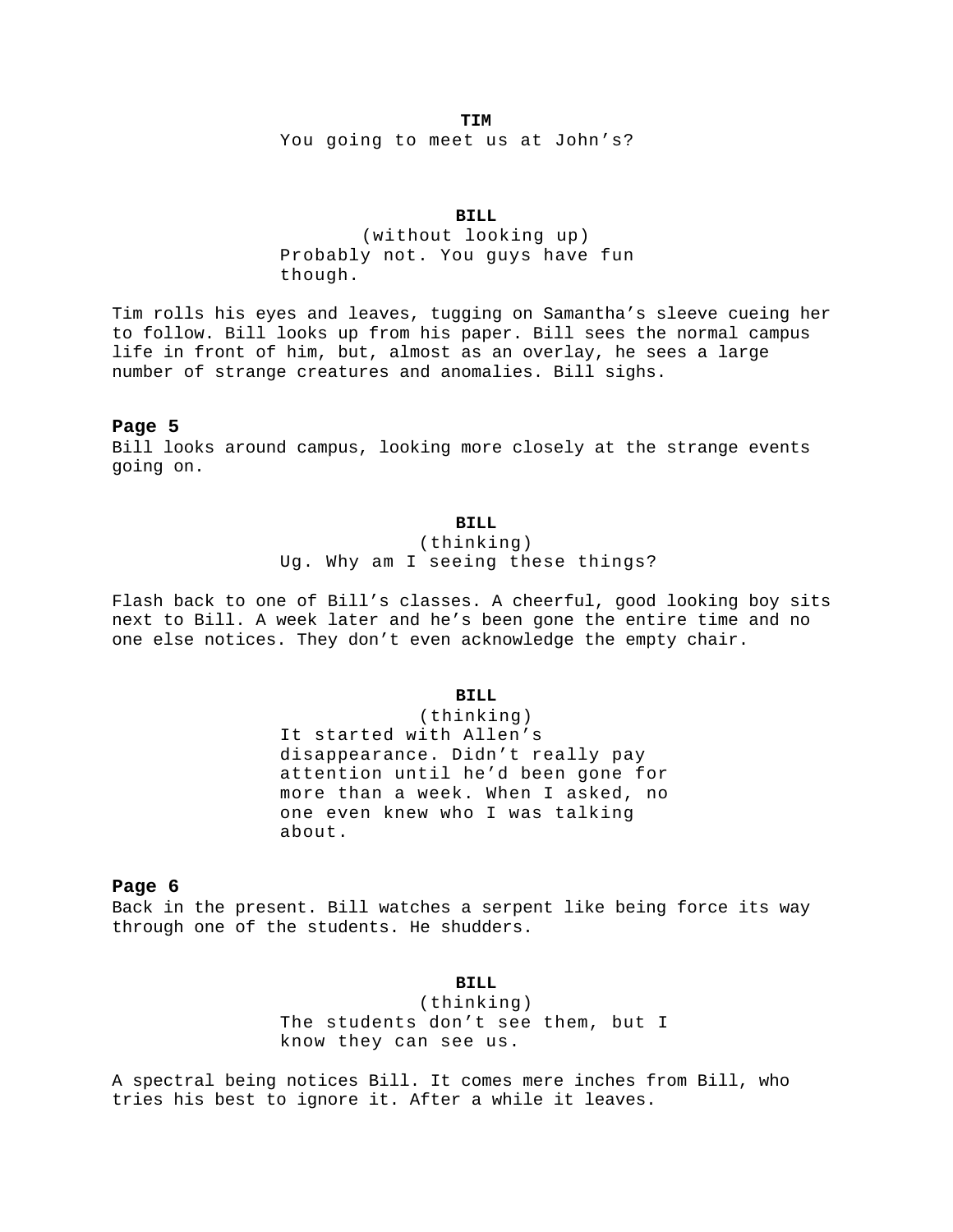# **Page 7**

Across campus Bill spots Drifter snooping around. No one is around him. Drifter looks back at Bill, puzzled.

### **BILL**

(thinking)

Him again.

Bill runs towards Drifter. Drifter runs away.

# **BILL**

Hey, wait!

Several students get in Bill's way. By the time they're gone, Drifter has disappeared. Bill jogs up to the last place he saw Drifter and catches his breath.

# **Page 8**

Bill asks some nearby students if they saw the man who had been standing there. They shake their heads. Bill goes back to searching. He finds an odd footprint and squats down to examine it.

### **JOHN (O.S.)**

Seeing things again Billy-boy?

John squats down next to Bill. Bill keeps his gaze locked on the footprint.

**BILL**

Please tell me you see the footprint here.

**JOHN**

Yeah… Sorry, can't do that for ya.

### **BILL**

I'm not crazy.

## **JOHN**

If you say so. John stands up. Bill faces him, looking up without standing.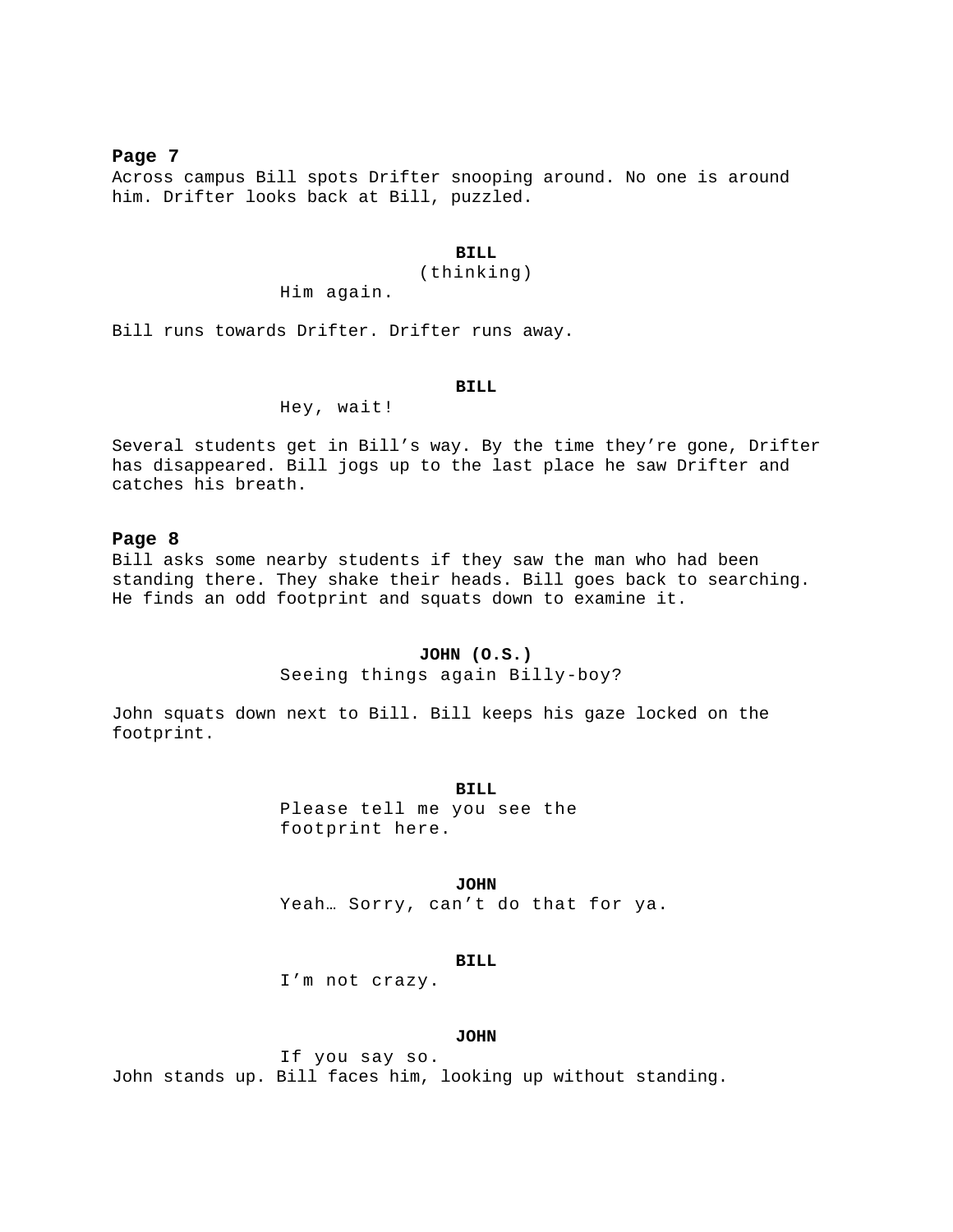# **BILL**

I'm not. This shit's real.

# **Page 9**

Bill stands up.

## **JOHN**

Alright, I believe you. You gotta admit it sounds pretty out there though.

Come on. Let's get out of here.

Bill and John walk off campus and stop at a bus stop.

# **JOHN**

So, Tim told me you're planning on blowing off my party tonight.

Bill rolls his eyes.

#### **BILL**

Him and his big mouth.

Bill and John get on the bus that has just pulled up.

#### **JOHN**

Come on man. It's gonna be a good time.

And you live one building away. Not like it'd take any effort to just show up.

Bill and John sit in the back row of seats.

# **BILL**

You know it's not my thing.

## **JOHN**

Sam will be there. You know she's going to be miserable if you're a no show.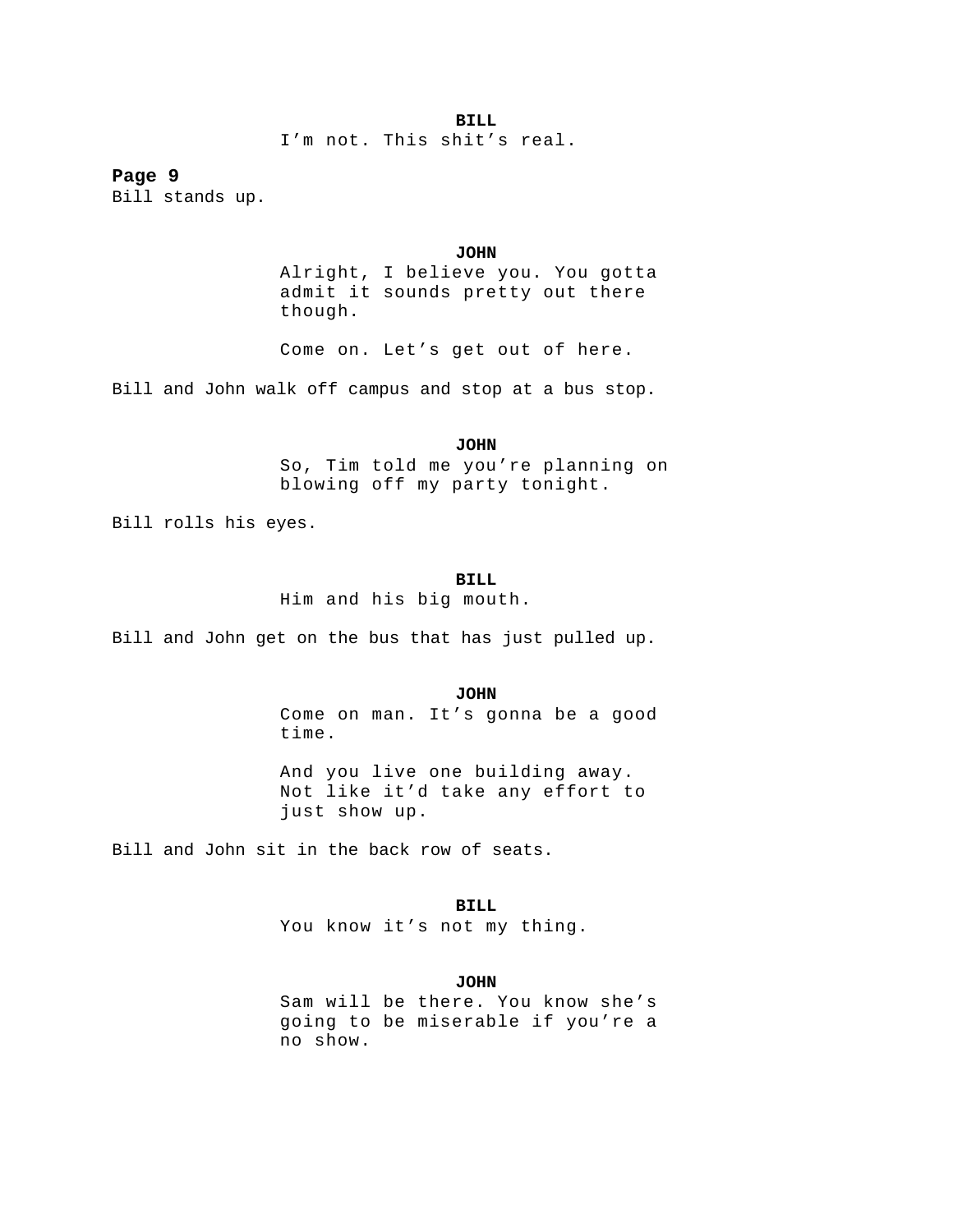# **BILL**

It's not like she's my girlfriend.

#### **JOHN**

… You know women aren't supposed to get friend zoned, right? It's supposed to be like the He-Man Women Haters Club in there. No girls allowed.

Bill and John get off the bus. The city is far less pristine looking than the college campus.

## **JOHN**

Come on. Just tell me you'll show.

### **BILL**

Fine, fine. I'll go. Just shut up about—

Bill notices something down the street and turns his head suddenly to look.

## **Page 10**

The Drifter stands about ten feet from Bill, examining a marking upon the wall of a building. He looks away and sees Bill.

#### **DRIFTER**

Oh hell. Not this again.

Drifter takes off running and Bill chases after him. John doesn't seem fazed, as if this happens frequently.

> **BILL** Oh no, you're not getting away this time.

## **JOHN**

(Yelling) Party starts at six. Don't forget.

Bill chases Drifter down several streets until Drifter suddenly turns down an alleyway. By the time Bill catches up Drifter is gone. Bill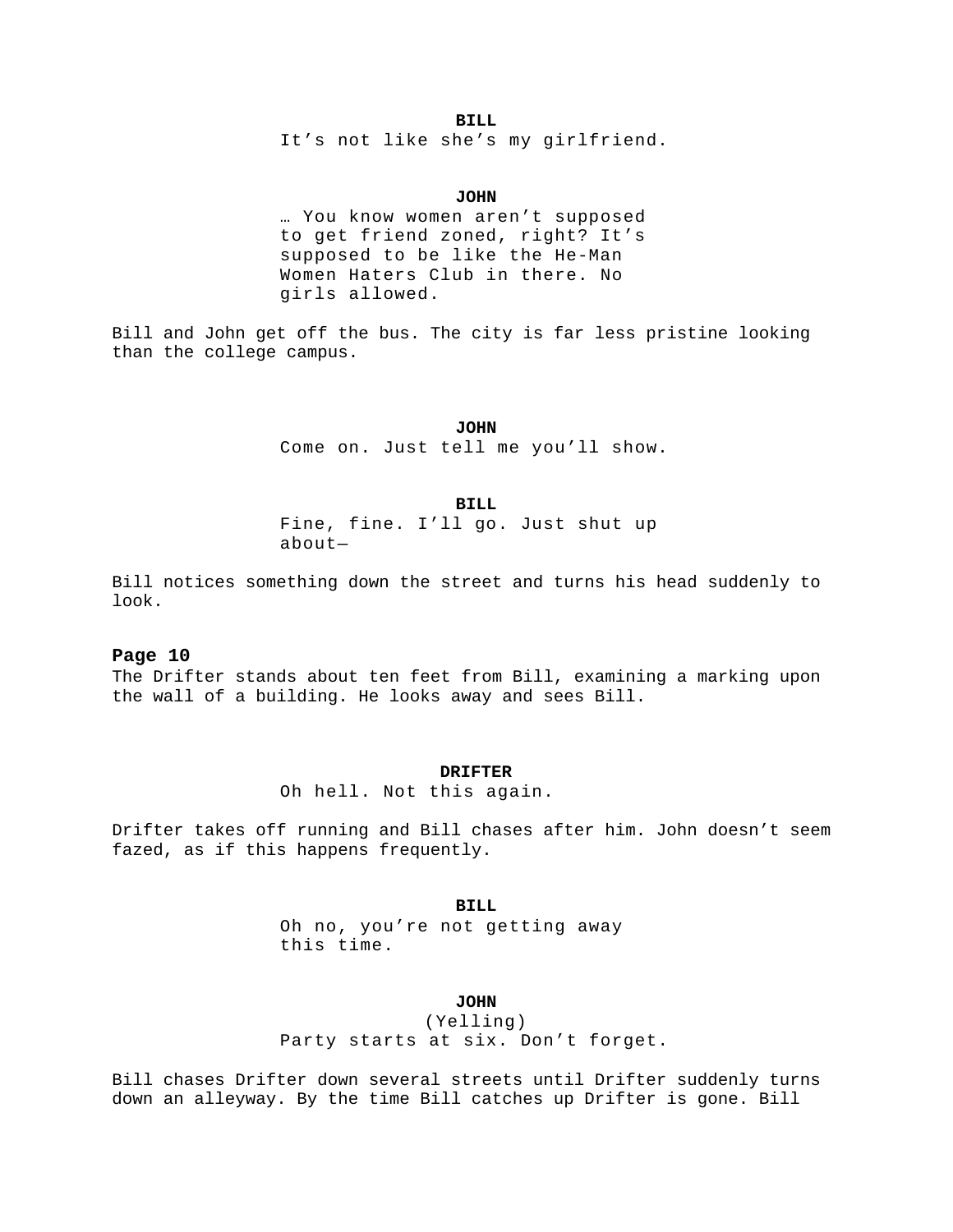enters the alleyway to look around. He exits out the other end, cursing.

Bill realizes he's lost and heads back down the alley to start retracing his steps.

## **Page 11**

Bill walks back down the alley, his frustration apparent on his face. As he does the background begins to change and distort. The lighting changes to eerie pink and unsettling green tones.

By the time Bill notices something is wrong the world around him is barely recognizable. The alley appears to stretch ahead of him for hundreds of feet and ends in a turn instead of opening into the street.

Bill turns and sees the other direction is much the same. The opening into the street is gone, replaced by a walled in "t" intersection. Distorted shadows of what look like men in overdone finery march along the wall.

# **BILL**

## What the hell's going on?

Hellish looking black silhouettes with glowing eyes of all shapes and sizes round the corner, looking like demons wearing top hats and tailed coats. One opens its mouth revealing razor like teeth.

#### **DEMON**

(SFX) Cht Ch Ch Cht CHT CHT ch CHT

### **Page 12**

Bill falls backwards, terrified, and lands on his backside. He scurries away backwards.

## **BILL**

Oh shit.

The demons walk past him without taking any notice. Bill is frozen in fear. He slowly makes his way to wall without getting up. He puts his hand on the wall to steady himself as he stands.

As soon as Bill's hand hits the wall a distortion of glowing circuitry appears like a spell circle expanding outward from the point of contact.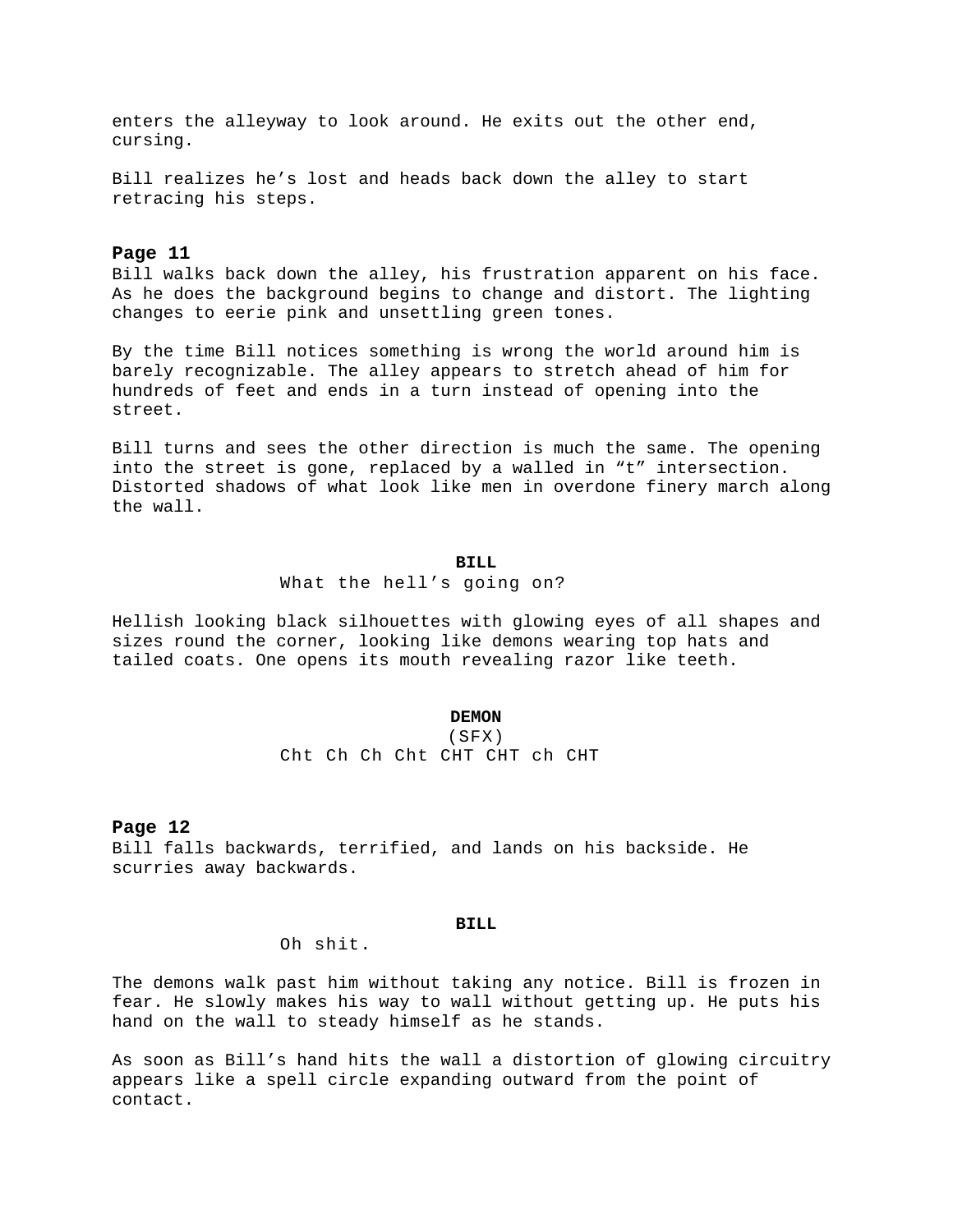The demons around Bill all stop and their narrow glowing eyes widen suddenly.

## **Page 13**

The demons snap their heads and bodies and focus their gaze on Bill. One of them lurches towards Bill and lets out a high pitched scream. Bill dives out of the way, narrowly avoiding the demon.

Bill scrambles to his feet. Several more of the demons begin to scream and move towards Bill. He runs, shoving immobile demons out of his way.

Bill breaks away and runs for the end of the long stretch of alley.

### **Page 14**

Bill runs past the multitude of demonic shadows, none of which are alerted to him. He sees the group from the previous alleyway pursuing him. As they come in contact with the new group of demons it alerts them.

Bill hits the end of the new stretch and turns. The alleyway opens up into a walled cul de sac with one building in it. The building's windows are bolted and shuttered, and the outside is adorned with unreadable posters and an unintelligible marquee.

## **Page 15**

Bill runs to the door and pounds on it.

### **BILL**

Come on, let me in.

Hordes of demons start to pour into the cul de sac. The door suddenly opens slightly as Bill gives it one more good whack. He scrambles inside and slams the door closed once he's in.

# **Page 16**

The layout and architecture of the interior is as surreal as the outside, but can still be recognized for what it is. At the far end is a distorted stage with three twisted poles going from floor to ceiling. To Bill's right is a bar. The bottles are broken and twisted. Tall tables and with bar stools are set up in a scattered manner, and more traditional armless chairs are placed close the walls in darker spots.

Bill wanders the gentleman's club. He picks up an old glass. Cobwebs connect it to the table. Pounding comes from the door. Bill looks